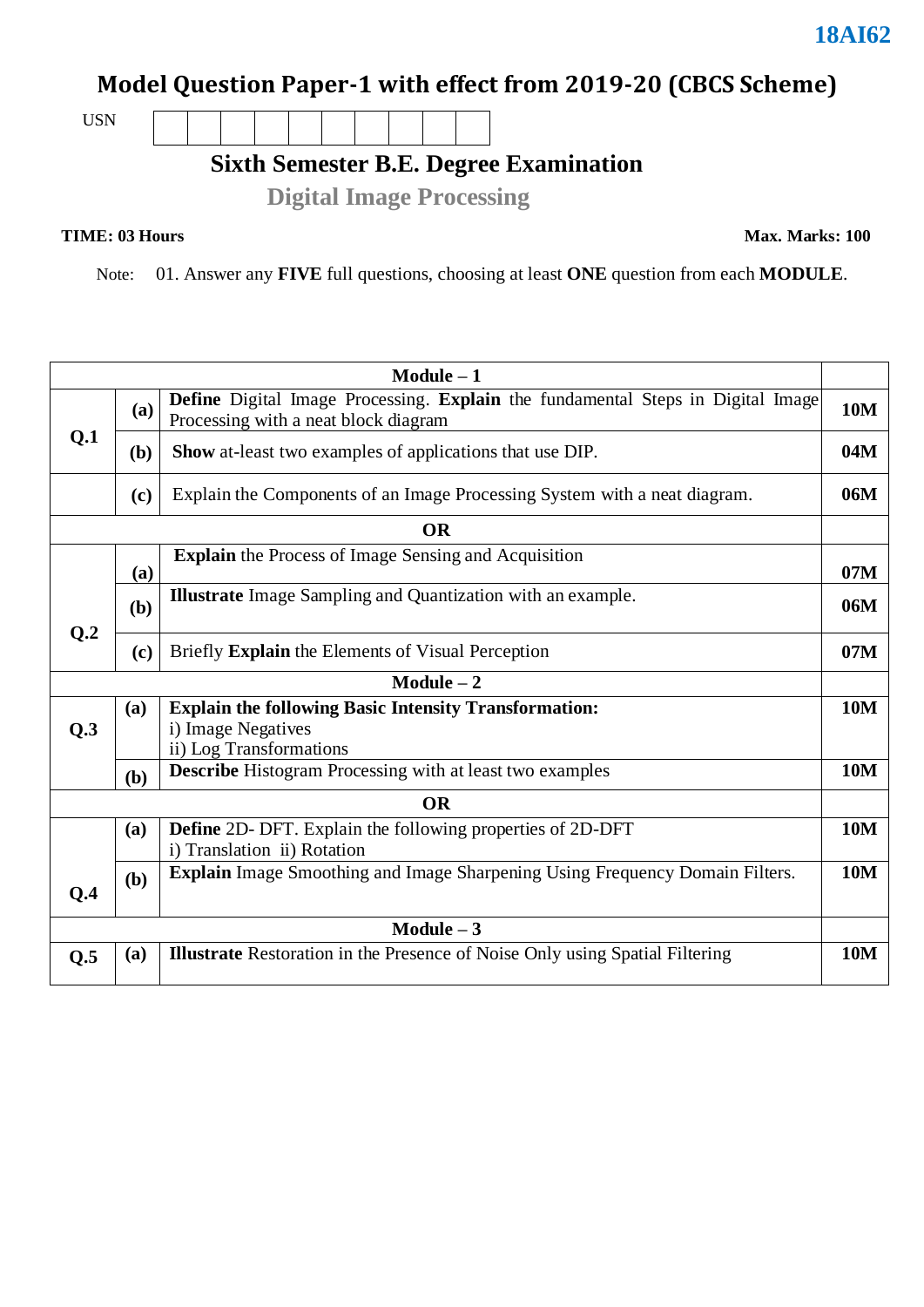## **18AI62**

|      | Explain Linear, Position-Invariant Degradations<br>(b) |                                                                                                    |            |  |  |
|------|--------------------------------------------------------|----------------------------------------------------------------------------------------------------|------------|--|--|
|      |                                                        | <b>OR</b>                                                                                          |            |  |  |
|      | (a)                                                    | Describe Minimum Mean Square Error (Wiener) Filtering with an example.                             | <b>10M</b> |  |  |
| Q.6  | ( <b>b</b> )                                           | Explain Constrained Least Squares Filtering with an example.                                       | <b>10M</b> |  |  |
|      |                                                        | $Module - 4$                                                                                       |            |  |  |
| Q.7  | (a)                                                    | Explain the following Color Models<br>i) The RGB Color Model<br>ii) The CMY and CMYK Color Models  | <b>10M</b> |  |  |
|      | <b>(b)</b>                                             | Describe the Background of Wavelets with suitable Illustrations                                    | <b>10M</b> |  |  |
|      |                                                        | <b>OR</b>                                                                                          |            |  |  |
|      | (a)                                                    | Explain Erosion, Dilation with an example each                                                     | <b>10M</b> |  |  |
| Q.8  | <b>(b)</b>                                             | Explain the following Basic Morphological Algorithms.<br>i)Boundary Extraction<br>ii) Hole Filling | <b>10M</b> |  |  |
|      |                                                        | Module $-5$                                                                                        |            |  |  |
|      | (a)                                                    | Explain the Detection of Discontinuities and Edge Detection                                        | <b>10M</b> |  |  |
| Q.9  | (b)                                                    | Describe Hough Transforms and Shape Detection wit an example                                       | <b>10M</b> |  |  |
|      |                                                        | <b>OR</b>                                                                                          |            |  |  |
| Q.10 | (a)                                                    | Explain the following Representation<br>i) Boundary Following<br>ii) Cain codes                    | <b>10M</b> |  |  |
|      | (b)                                                    | Describe Boundary descriptors with respect to Shape Numbers                                        | <b>10M</b> |  |  |